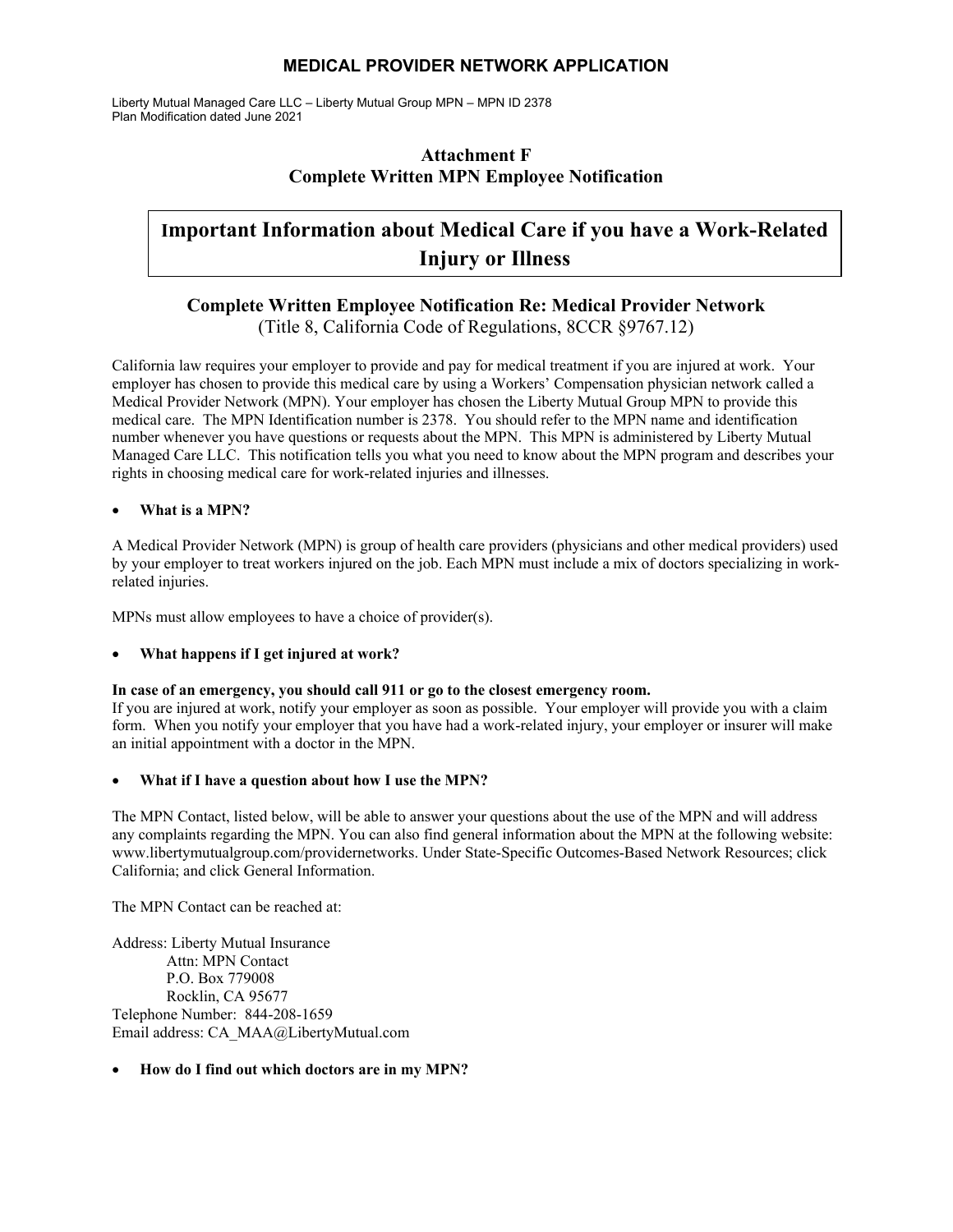Liberty Mutual Managed Care LLC – Liberty Mutual Group MPN – MPN ID 2378 Plan Modification dated June 2021

You can get a regional list of all MPN providers in your area by calling the MPN Contact or by going to our website at: www.libertymutualprs.com. To access the regional list of all MPN providers select "I am an Injured Worker" icon; select "Directory by Region" icon; select appropriate information from the drop down arrows; select "Medical Provider Network (MPN)" option from Network, and click "Continue"; select all provider types, and click "Find Providers". At minimum, the regional list must include a list of all MPN providers within 15 miles of your workplace and/or residence or a list of all MPN providers within the county where you live and/or work. You may choose which list you wish to receive. You also have the right to obtain a list of all the MPN providers upon request. The Medical Access Assistant can email you an electronic MPN directory listing or send you the listing in writing, or on a CD or flash drive.

You can also access the roster of all the treating physicians in the MPN on this website by selecting the "CA MPN Roster of Treating Physicians" icon; and click the link "Liberty Mutual CA MPN Roster of Treating Physicians".

#### **What if I need help finding and making an appointment with a doctor?**

The MPN offers Medical Access Assistants to help you find available MPN physicians of your choice and assist with scheduling and confirming physician appointments. The Medical Access Assistant is available to assist injured workers Monday through Saturday 7am-8pm (Pacific) and schedule medical appointments during doctors' normal business hours. Assistance is available in English and in Spanish.

Medical Access Assistants can be reached at:

Email: CA\_MAA@LibertyMutual.com Telephone Number: 800-944-0443 Fax: 855-331-8448

#### **How do I choose a provider?**

When you notify your employer that you have had a work-related injury, your employer or insurer will make an initial appointment with a doctor in the MPN. After the first medical visit, you may continue to be treated by this doctor, or you may choose another doctor from the MPN. You may continue to choose doctors within the MPN for all of your medical care for this injury. If appropriate, you may choose a specialist or ask your treating doctor for a referral to a specialist. Some specialists will only accept appointments with a referral from the treating doctor. Such specialists are listed as "by referral only" in the MPN directory. If you need help in finding a doctor or scheduling a medical appointment you may call the Medical Access Assistants.

#### **Can I change providers?**

Yes. You can change providers within the MPN for any reason, but the providers you choose should be appropriate to treat your injury. Contact the MPN Contact or your claims adjuster if you want to change your treating physician.

#### **What standards does the MPN have to meet?**

The MPN has providers for the entire state of California.

The MPN must provide access to at least three available primary treating physicians and a hospital, for emergency health care services, within 30 minutes or 15 miles from where you live or work. The MPN must also provide at least three available physicians in each specialty commonly used to treat work injuries/illnesses in your industry within 60 minutes or 30 miles from where you live or work. If you live in a rural area or an area where there is a health care shortage there may be a different standard.

For non-emergency services, the MPN shall ensure that an appointment for the first treatment visit under the MPN is available within 3 business days of the time you notify the Medical Access Assistant that treatment is needed. An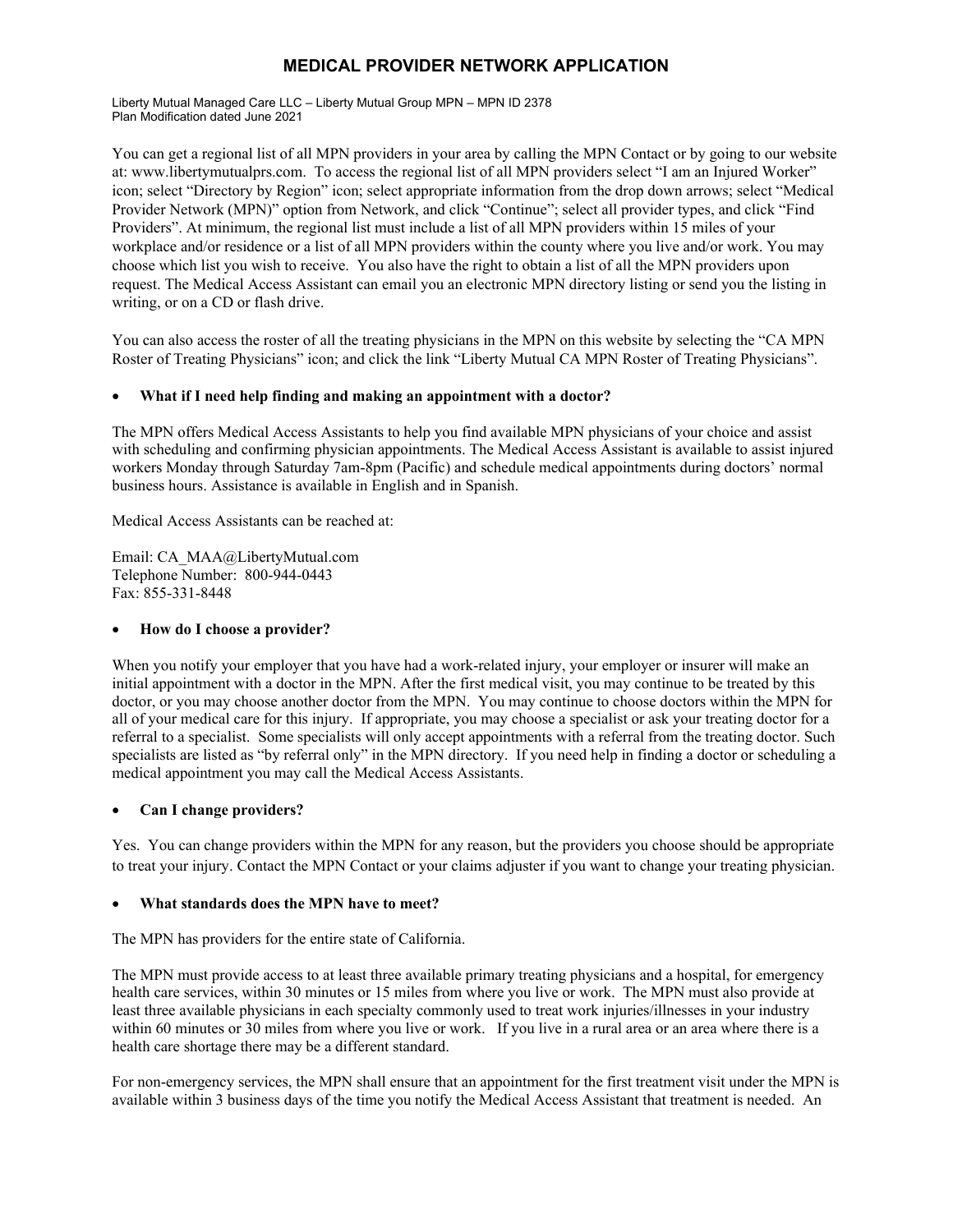Liberty Mutual Managed Care LLC – Liberty Mutual Group MPN – MPN ID 2378 Plan Modification dated June 2021

initial appointment with a specialist, in an appropriate referred specialty, will be available within 20 business days of your reasonable request for an appointment through the Medical Access Assistant.

If you have trouble getting an appointment with a provider in the MPN, contact the Medical Access Assistant. If there are no MPN providers in the appropriate specialty available to treat your injury within the distance and timeframe requirements, then you will be allowed to seek the necessary treatment outside of the MPN.

#### **What if there are no MPN providers where I am located?**

If you are a current employee living in a rural area or temporarily working or living outside the MPN service area, or you are a former employee permanently living outside the MPN service area, your primary treating physician within the MPN or the MPN will provide you a list of at least three physicians who can treat you. The MPN may also allow you to choose your own physician outside of the MPN. Contact the Medical Access Assistants for help in finding a physician or for additional information.

#### **What if I need a specialist not in the MPN?**

If you need to see a type of specialist that is not available in the MPN, you have the right to see a specialist outside of the MPN.

#### **What if I disagree with my doctor about medical treatment?**

If you disagree with your doctor or wish to change your doctor for any reason, you may choose another doctor within the MPN.

If you disagree with either the diagnosis or treatment prescribed by your doctor, you may ask for a second opinion from another doctor within the MPN. If you want a second opinion, you must contact the MPN Contact or the claims adjuster and tell them you want a second opinion. The MPN will give you at least a regional MPN provider list from which you can choose a second opinion doctor. To get a second opinion, you must choose a doctor from the MPN list and make an appointment within 60 days. You must tell the MPN Contact or the claims adjuster of your appointment date, and the MPN will send the doctor a copy of your medical records. You can request a copy of your medical records that will be sent to the doctor.

If you do not make an appointment within 60 days of receiving the regional provider list, you will not be allowed to have a second or third opinion with regard to this disputed diagnosis or treatment of this treating physician.

If the second opinion doctor feels that your injury is outside of the type of injury he or she normally treats, the doctor's office will notify your employer or insurer and you. You will get another list of MPN doctors or specialists so you can make another selection.

If you disagree with the second opinion, you may ask for a third opinion. If you request a third opinion, you will go through the same process you went through for the second opinion.

Remember that if you do not make an appointment within 60 days of obtaining another MPN provider list, then you will not be allowed to have a third opinion with regard to this disputed diagnosis or treatment of this treating physician.

If you disagree with the third opinion doctor, you may ask for an MPN Independent Medical Review (MPN IMR). The MPN Contact or claims adjuster will give you information on requesting an MPN Independent Medical Review and a form at the time you select a third opinion physician.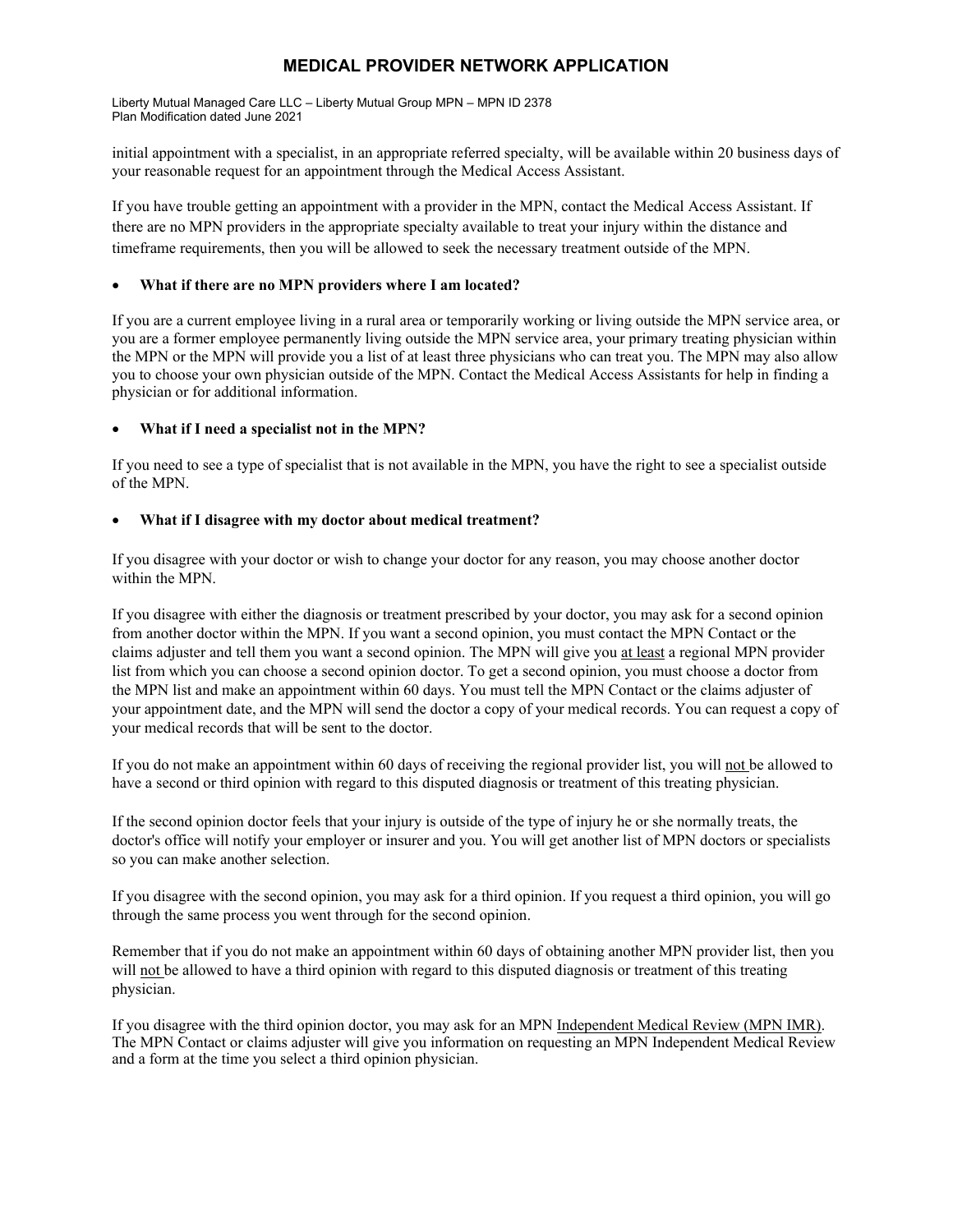Liberty Mutual Managed Care LLC – Liberty Mutual Group MPN – MPN ID 2378 Plan Modification dated June 2021

If either the second or third opinion doctor or MPN Independent Medical Reviewer agrees with your need for a treatment or test, you may be allowed to receive that medical service from a provider within the MPN or if the MPN does not contain a physician who can provide the recommended treatment, you may choose a physician outside the MPN within a reasonable geographic area.

#### **What if I am already being treated for a work-related injury before the MPN begins?**

Your employer or its claims administrator has a "*Transfer of Care"* policy which will determine if you can continue being temporarily treated for an existing work-related injury by a physician outside of the MPN before your care is transferred into the MPN.

If you have properly predesignated a primary treating physician, you cannot be transferred into the MPN. (If you have questions about predesignation, ask your supervisor.)

If your employer decides to transfer you into the MPN, you and your primary treating physician must receive a letter notifying you of the transfer.

If you meet certain conditions, you may qualify to continue treating with a non-MPN physician for up to a year before you are transferred into the MPN. The qualifying conditions to postpone the transfer of your care into the MPN are in the box below.

#### *Can I Continue Being Treated By My Doctor?*

You may qualify for continuing treatment with your non-MPN provider (through transfer of care or continuity of care) for up to a year if your injury or illness meets any of the following conditions:

- **(Acute)** The treatment for your injury or illness will be completed in less than 90 days.
- **(Serious or chronic)** Your injury or illness is one that is serious and continues for at least 90 days without full cure or worsens and requires ongoing treatment. You may be allowed to be treated by your current treating doctor for up to one year, until a safe transfer of care can be made.
- **(Terminal)** You have an incurable illness or irreversible condition that is likely to cause death within one year or less.
- **(Pending Surgery)** You already have a surgery or other procedure that has been authorized by your employer or its claims administrator that will occur within 180 days of the MPN effective date, or the termination of contract date between the MPN and your doctor.

You can disagree with your employer's decision to transfer your care into the MPN. If you don't want to be transferred into the MPN, ask your primary treating physician for a medical report on whether you have one of the four conditions stated above to qualify for a postponement of your transfer into the MPN.

Your primary treating physician has 20 days from the date of your request to give you a copy of his/her report on your condition. If your primary treating physician does not give you the report within 20 days of your request, the employer can transfer your care into the MPN and you will be required to use a MPN physician.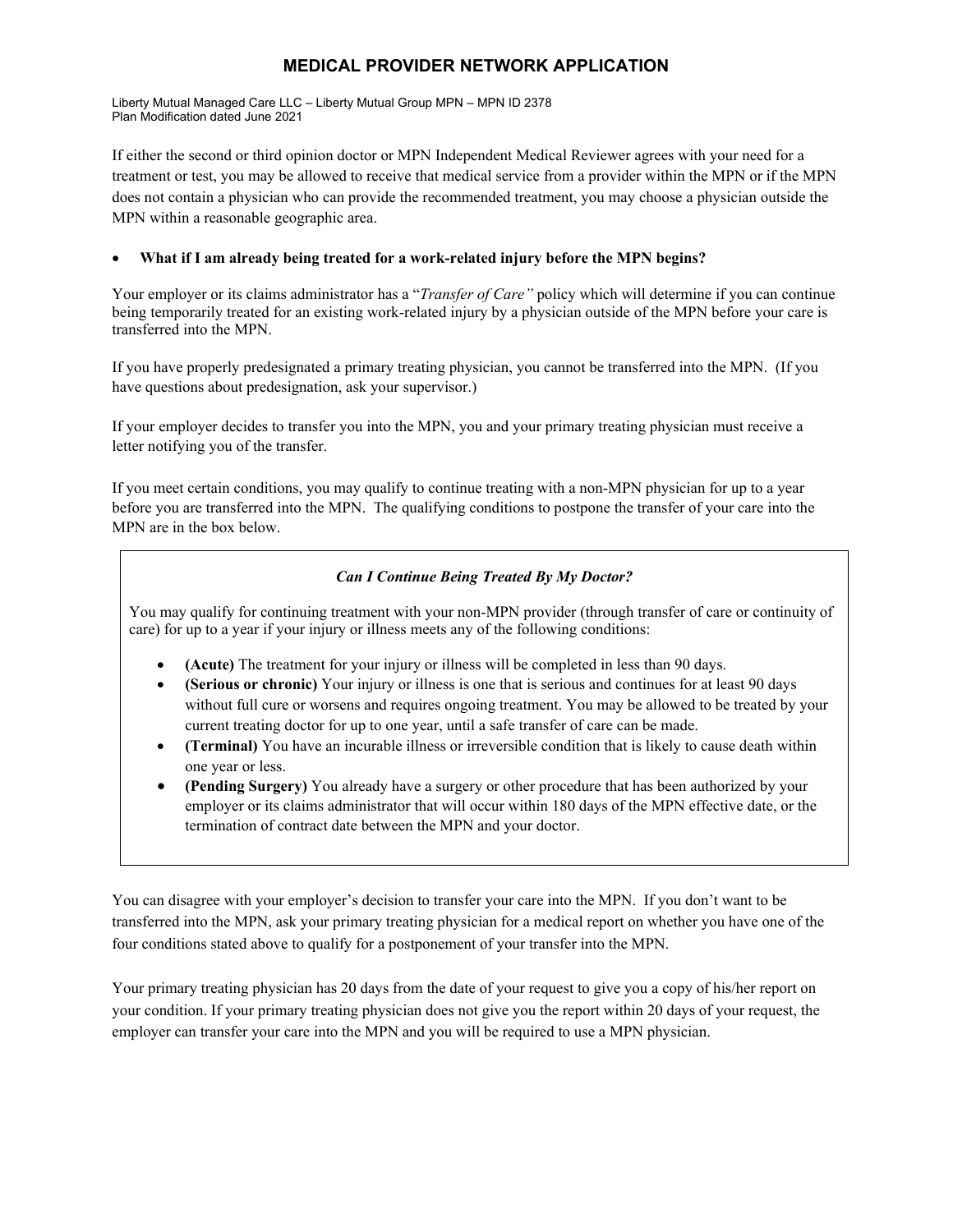Liberty Mutual Managed Care LLC – Liberty Mutual Group MPN – MPN ID 2378 Plan Modification dated June 2021

You will need to give a copy of the report to your employer if you wish to postpone the transfer of your care. If you or your employer disagrees with your doctor's report on your condition, you or your employer can dispute it. See the complete Transfer of Care policy for more details on the dispute resolution process.

For a copy of the Transfer of Care policy, in English or Spanish, ask your MPN Contact.

#### **What if I am being treated by a MPN doctor who decides to leave the MPN?**

Your employer or its claims administrator has a written "*Continuity of Care"* policy that will determine whether you can temporarily continue treatment for an existing work injury with your doctor if your doctor is no longer participating in the MPN.

If your employer or its claims administrator decides that you do not qualify to continue your care with the non-MPN provider, you and your primary treating physician must receive a letter of notification.

If you meet certain conditions, you may qualify to continue treating with this doctor for up to a year before you must choose a MPN physician. These conditions are set forth in the box above, *"Can I Continue Being Treated By My Doctor?"* 

You can disagree with your employer or its claims administrator's decision to deny you Continuity of Care with the terminated MPN provider. If you want to continue treating with the terminated doctor, ask your primary treating physician for a medical report on whether you have one of the four conditions stated in the box above to see if you qualify to continue treating with your current doctor temporarily.

Your primary treating physician has 20 days from the date of your request to give you a copy of his/her medical report on your condition. If your primary treating physician does not give you the report within 20 days of your request, your employer or its claims administrator's decision to deny Continuity of Care with your doctor who is no longer participating in the MPN will apply and you will be required to select a MPN physician.

You will need to give a copy of the report to your employer or its claims administrator if you wish to postpone the selection of another MPN doctor for continued treatment. If you or your employer or its claims administrator disagrees with your doctor's report on your condition, you or your employer or its claims administrator can dispute it. See the complete Continuity of Care policy for more details on the dispute resolution process.

For a copy of the Continuity of Care policy, in English or Spanish, ask your MPN Contact.

#### **What if I have questions or need help?**

For questions and information regarding the MPN program contact your supervisor, the claims adjuster, or the MPN Contact. The claims adjuster and the MPN Contact may be contacted during normal business hours of 8:00 AM - 5:00 PM, Monday through Friday.

#### **You may also contact the Division of Workers' Compensation at**:

**Division of Workers' Compensation (DWC):** If you have concerns, complaints or questions regarding the MPN, the notification process, or your medical treatment after a work-related injury or illness, you can call DWC's Information and Assistance at 1-800-736-7401. You can also go to DWC's website at www.dir.ca.gov/dwc and click on "medical provider networks" for more information about MPNs.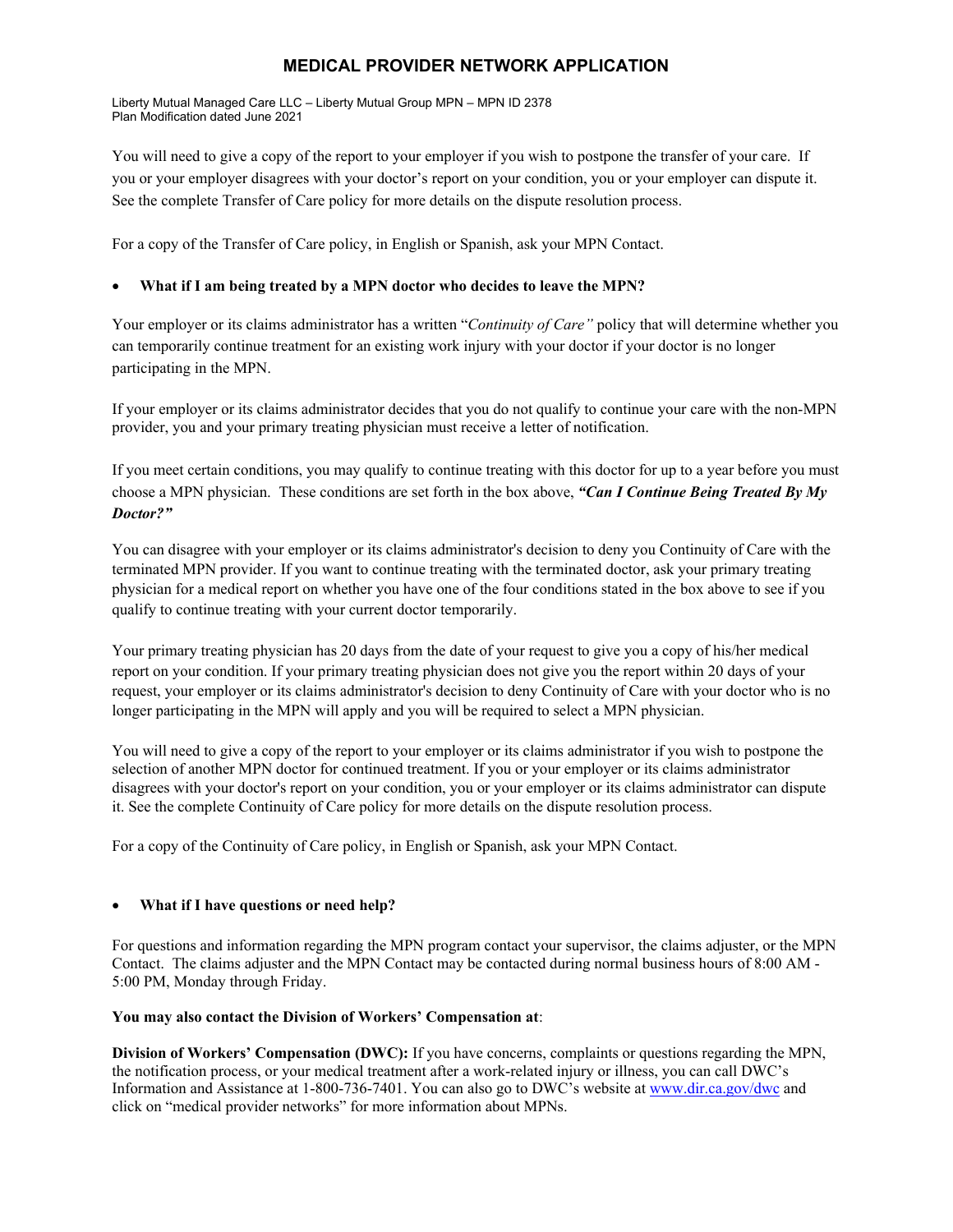Liberty Mutual Managed Care LLC – Liberty Mutual Group MPN – MPN ID 2378 Plan Modification dated June 2021

**MPN Independent Medical Review:** If you have questions about the MPN Independent Medical Review process contact the Division of Workers' Compensation's Medical Unit at: DWC Medical Unit, P.O. Box 71010, Oakland, CA 94612; telephone: (510) 286-3700 or (800) 794-6900

**Keep this information in case you have a work-related injury or illness**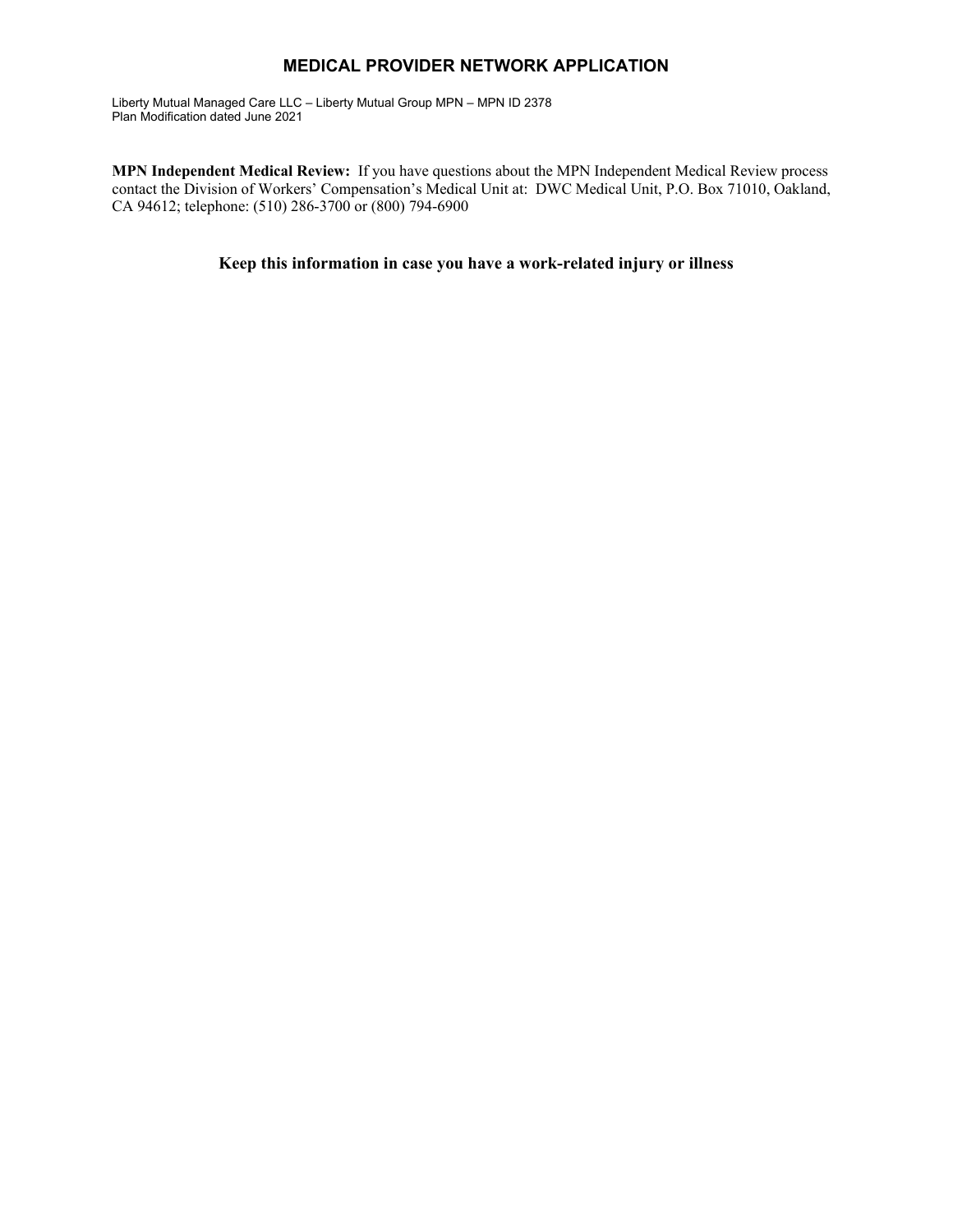Liberty Mutual Managed Care LLC – Liberty Mutual Group MPN – MPN ID 2378 Plan Modification dated June 2021

# **Información Importante sobre Atención Médica si tiene una Lesión o Enfermedad de Trabajo**

#### **Completa Notificación del Empleado Escrita**

(Título 8, Código de Regulaciones de California, 8CCR §9767.12)

La ley de California requiere que su empleador le proporcione y pague el tratamiento médico si se lesiona en el trabajo. Su empleador ha elegido a proporcionarle este cuidado médico utilizando una red de médicos de Compensación de Trabajadores llamada Red de Proveedores Médicos (MPN). Su empleador ha elegido la Liberty Mutual Group MPN para proporcionar esta atención médica. El número de identificación de la MPN es 2378. Usted debe referirse al nombre de la MPN y número de identificación cada vez que tenga preguntas o peticiones sobre la MPN. Esta MPN es administrada por Liberty Mutual Managed Care LLC. Esta notificación le dice lo que usted necesita saber sobre el programa de la MPN y describe sus derechos en la elección de la atención médica para accidentes laborales y enfermedades profesionales.

#### **¿Qué es una MPN?**

Una Red de Proveedores Médicos o MPN es un grupo de proveedores de asistencia médica (médicos y otros proveedores médicos) utilizados por su empleador para atender a trabajadores que se lesionan en el trabajo. Cada MPN debe incluir una combinación de médicos que se especializan en lesiones de trabajo.

Las MPN deben permitir que los empleados tengan una selección de proveedor(es).

#### **¿Qué sucede si me lastimo en el trabajo?**

#### **En caso de emergencia, debe llamar al 911 o ir a la sala de emergencias más cercana.**

Si se lesiona en el trabajo, notifique a su empleador lo más pronto posible. Su empleador le proporcionará un formulario de reclamo. Cuando le notifique a su empleador que ha sufrido una lesión de trabajo, su empleador hará la cita inicial con el médico de la MPN.

#### **¿Qué sucede si tengo preguntas acerca de cómo usar la MPN?**

El Contacto de la MPN, que figura a continuación, podrá responder preguntas sobre el uso de la MPN y se hará cargo de cualquier reclamación respecto de la MPN. También puede encontrar información general sobre la MPN en el siguiente sitio web: www.libertymutualgroup.com/providernetworks. Debajo Recursos de red específicos de cada estado (State-Specific Outcome-Based Network Resources); haga en clic "California"; haga en clic Información General (General Information).

El Contacto de la MPN puede ser alcanzado en:

Dirección: Liberty Mutual Insurance Attn: MPN Contact P.O. Box 779008 Rocklin, CA 95677 Número de teléfono: 844-208-1659 Dirección de correo electrónico: CA\_MAA@LibertyMutual.com

#### **¿Cómo sé qué médicos están en mi MPN?**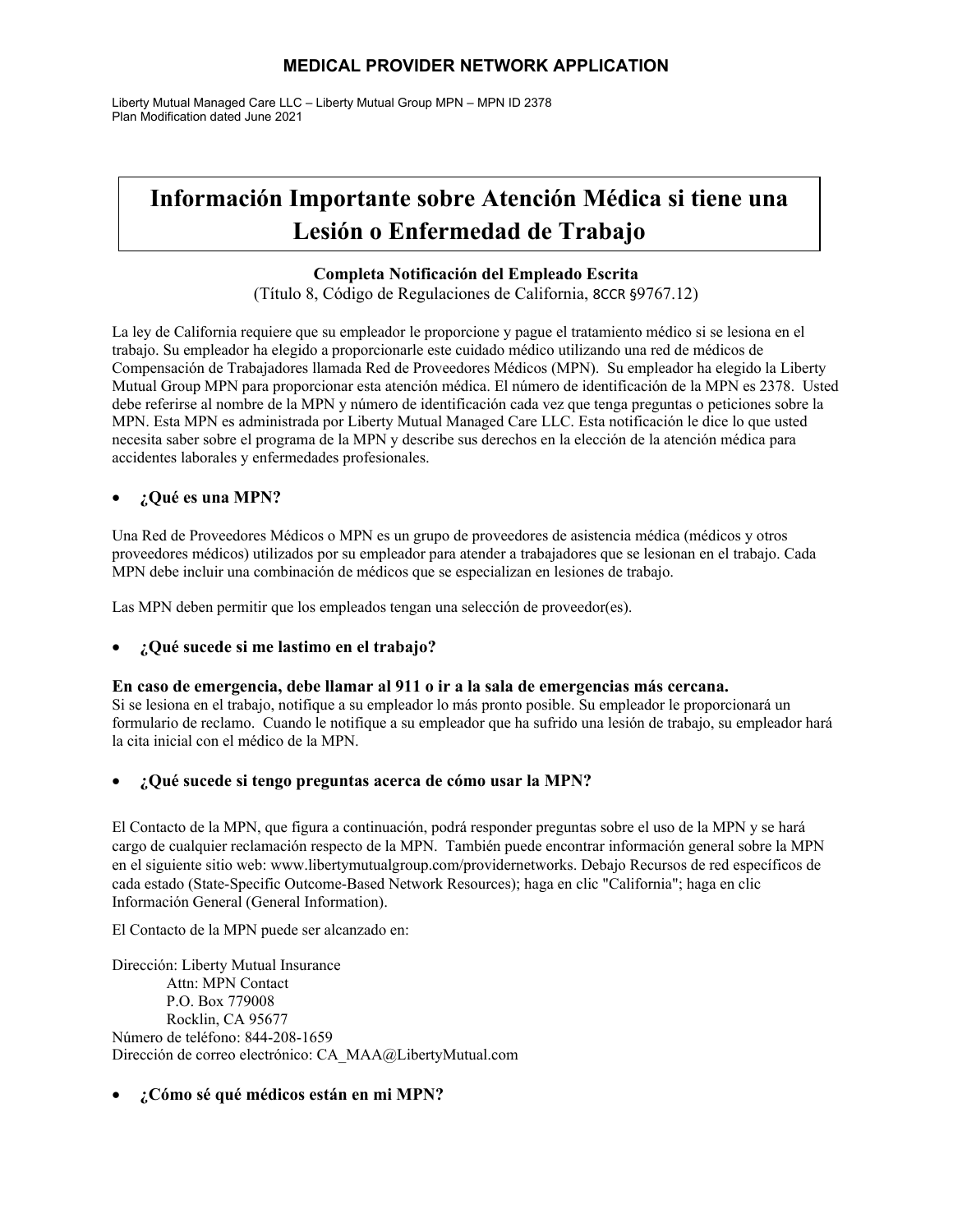Liberty Mutual Managed Care LLC – Liberty Mutual Group MPN – MPN ID 2378 Plan Modification dated June 2021

Puede obtener una lista regional de todos los proveedores de la MPN en su área al llamar al Contacto de la MPN o si visita nuestro sitio web en: www.libertymutualprs.com.Para acceder a la lista regional de todos los proveedores de la MPN, seleccione el icono Directorio por Region (Directory by Region); seleccione la información apropiada de las flechas desplegables; seleccione la opción "Red de proveedores médicos (MPN)" en Tipo de Network y haga clic en "Continuar"; seleccione todos proveedores los tipos y haga clic en "Continuar". Como mínimo, la lista regional debe incluir una lista de todos los proveedores dentro de 15 millas de su lugar de trabajo o residencia, o una lista de todos los proveedores de la MPN dentro del condado donde usted vive o trabaja. Puede elegir qué lista prefiere recibir. También tiene el derecho de obtener una lista de todos los proveedores de la MPN previa solicitud. El Asistente de Acceso Médico puede enviarle un directorio electrónico de la MPN por correo electrónico o por escrito, o en unidad de CD o el flash drive.

También puede acceder a la lista de todos los médicos tratantes en el MPN Seleccione a la "Liberty Mutual CA MPN Roster of Treating Physicians" icono, y haga clic en el enlace "Liberty Mutual CA MPN Roster of Treating Physicians".

#### **¿Qué sucede si necesito ayuda para encontrar y hacer una cita con un médico?**

La MPN ofrece Asistentes de Acceso Médico para ayudarlo a encontrar a los médicos de su elección disponibles de la MPN, y asistirlo con la programación y confirmación de citas médicas. El Asistente de Acceso Médico está disponible para ayudar a los trabajadores lesionados, de lunes a sábados, de 7 a. m. - 8 p. m. (hora del Pacífico), y para programar citas médicas durante los horarios laborales regulares de los médicos. La asistencia está disponible en inglés y en español.

Puede comunicarse con los Asistentes de Acceso Médico al:

Correo electrónico: CA\_MAA@LibertyMutual.com Número telefónico: 800-944-0443 Fax: 855-331-8448

#### **¿Cómo escojo un proveedor?**

Cuando usted notifica a un empleador acerca de que tiene una lesión laboral, su empleador o aseguradora coordinarán la cita inicial con un médico de la MPN. Después de la primera visita médica, puede continuar ser atendido por este médico o puede elegir otro médico dentro de la MPN. Puede continuar eligiendo médicos de la MPN para toda su atención médica para esta lesión. Si es apropiado, puede escoger un especialista o puede pedirle al médico que lo está atendiendo que lo refiera a un especialista. Algunos especialistas solo aceptarán citas con una referencia del médico tratante. Algunos especialistas se incluyen en el directorio de la MPN como "solo con referencia". Si necesita ayuda para encontrar un médico o para programar una cita, llame a los Asistentes de Acceso Médico.

#### **¿Puedo cambiar de proveedor?**

Sí. Usted puede cambiar de proveedores dentro de la MPN por cualquier razón, pero los proveedores que elija deben ser apropiados para tratar su lesión. Póngase en contacto con el Contacto de la MPN o su ajustador de reclamos si desea cambiar su médico tratante.

#### **¿Qué requisitos debe tener la MPN?**

La MPN tiene proveedores en todo el estado de California.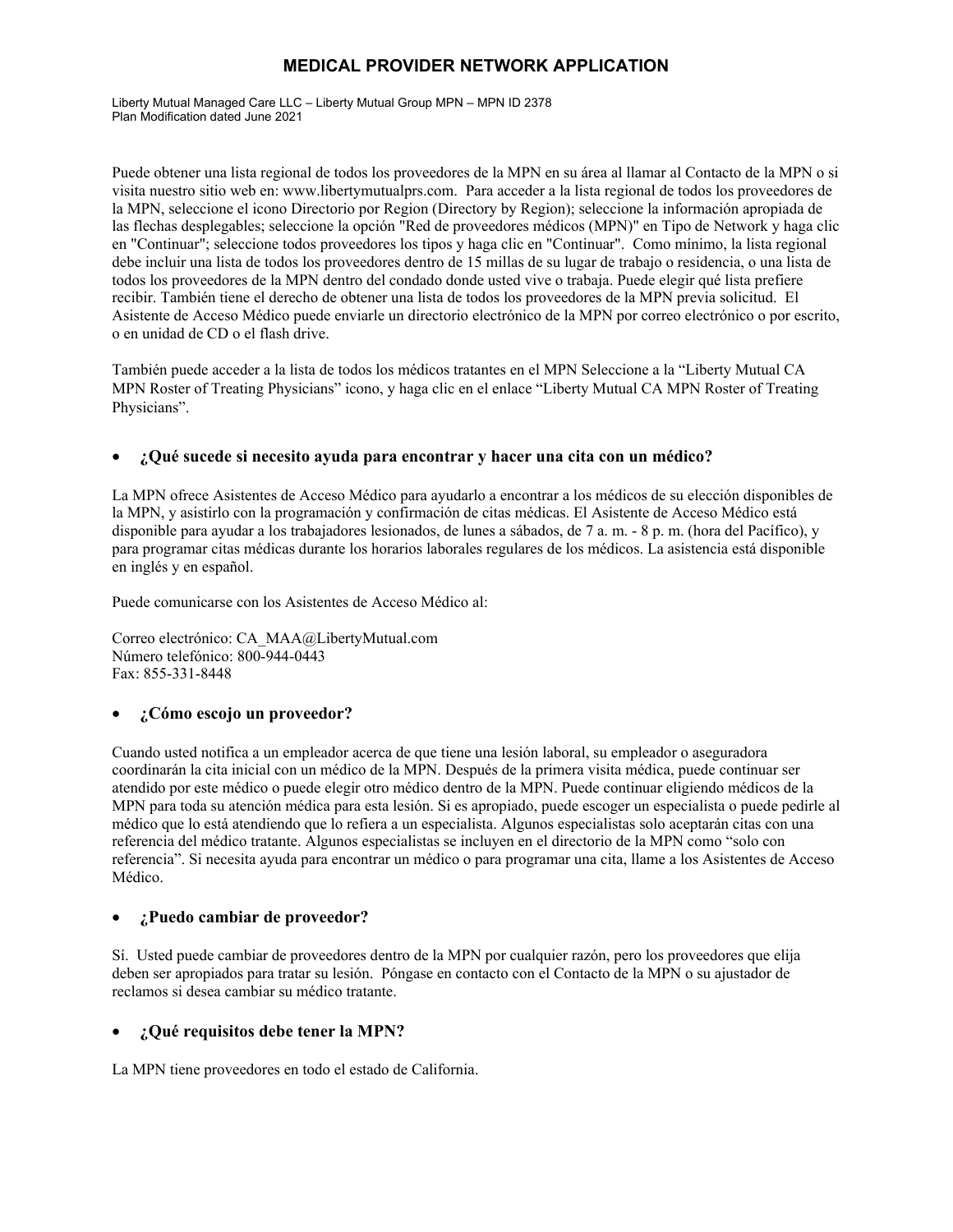Liberty Mutual Managed Care LLC – Liberty Mutual Group MPN – MPN ID 2378 Plan Modification dated June 2021

La MPN debe proporcionar acceso a por lo menos tres médicos de atención primaria y a un hospital, para servicios de atención médica de emergencia, dentro de 30 minutos o 15 millas del lugar donde usted vive o trabaja. La MPN también debe proporcionar al menos tres médicos disponibles en cada especialidad comúnmente utilizada para tratar enfermedades o lesiones relacionadas con el trabajo en su industria dentro de 60 minutos o 30 millas de donde usted vive o trabaja. Si vive en un área rural o en un área donde haya escasez de servicios de atención médica puede haber un requisito diferente.

Para servicios que no sean de emergencia, la MPN debe asegurar que la cita para la primera visita de tratamiento con la MPN esté disponible dentro de 3 días hábiles desde el momento en que usted notificó al Asistente de Acceso Médico que necesitaba tratamiento. La cita inicial con un especialista, en una especialidad de referencia apropiada, estará disponible dentro de 20 días hábiles de su solicitud razonable de una cita a través del Asistente de Acceso Médico.

Si tiene algún problema para obtener una cita con un proveedor en la MPN, póngase en contacto con el Asistente de Acceso Médico. Si no hay proveedores de la Red de Proveedores Médicos en la especialidad correspondiente disponibles para tratar su lesión dentro de los requerimientos de distancia y plazos, podrá buscar el tratamiento necesario fuera de la Red de Proveedores Médicos.

#### **¿Qué sucede si no hay proveedores de la MPN donde estoy localizado?**

Si está temporalmente trabajando o viviendo fuera del área de servicio de la MPN o en un área rural, su médico de atención primaria de la MPN o la MPN le proporcionará una lista de por lo menos tres médicos que lo puedan atender. La MPN también puede permitirle elegir su propio médico fuera de la MPN. Comuníquese con los Asistentes de Acceso Médico para su MPN para obtener ayuda para encontrar un médico o para obtener información adicional.

#### **¿Qué sucede si necesito un especialista que no está dentro de la MPN?**

Si necesita ver a un especialista que no está disponible dentro de la MPN, usted tiene derecho a ver un especialista fuera de la MPN.

#### **¿Qué sucede si no estoy de acuerdo con mi médico sobre el tratamiento médico?**

Si usted no está de acuerdo con su médico o desea cambiar de médico por cualquier razón, usted puede escoger otro médico dentro de la MPN.

Si usted no está de acuerdo con el diagnóstico o tratamiento indicado por su médico-puede pedir una segunda opinión de un médico dentro de la MPN. Si quiere una segunda opinión, debe ponerse en contacto con el Contactode la MPN o el ajustador de reclamos y decirles que quiere una segunda opinión. La MPN le dará por lo menos una lista regional de proveedores de la MPN de la cual puede elegir un médico para obtener una segunda opinión. Para obtener una segunda opinión, debe elegir un médico dentro de la lista de la MPN y hacer una cita dentro de 60 días. Usted debe informarle al Contacto de la MPN o ajustador de reclamos la fecha de su cita y la MPN le enviará al médico una copia de su expediente médico. Usted puede pedir una copia del expediente médico que se le enviará al médico.

Si no programa una cita dentro de 60 días a partir de recibir la lista regional de proveedores, no podrá obtener una segunda o tercera opinión sobre el diagnóstico o tratamiento en disputa recomendado por el médico que lo está atendiendo.

Si el médico de la segunda opinión considera que su lesión está fuera del tipo de lesión que él o ella normalmente trata, la oficina del médico le notificará a su empleador o compañía de seguros y usted obtendrá otra lista de médicos o especialistas de la MPN para que pueda hacer otra selección.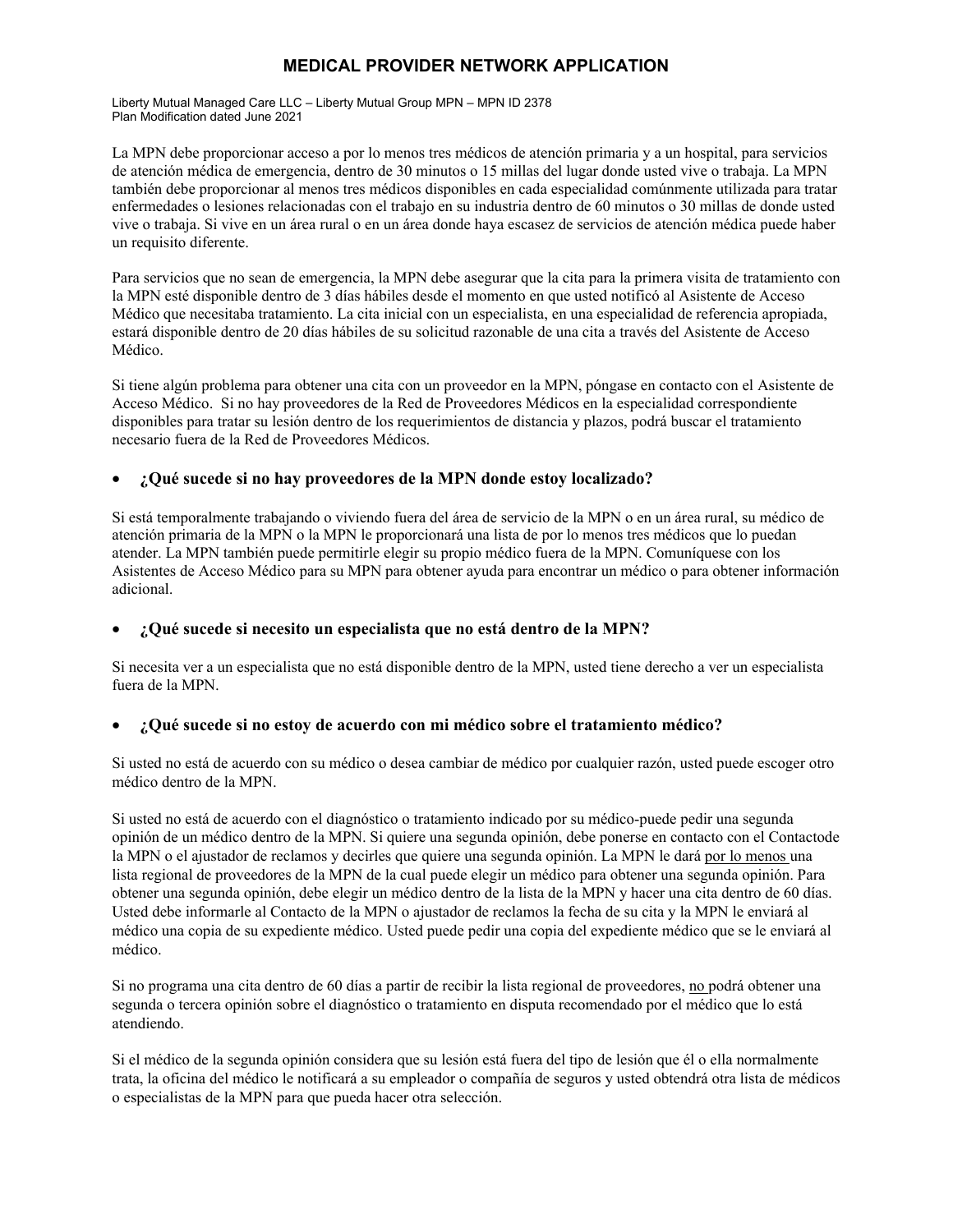Liberty Mutual Managed Care LLC – Liberty Mutual Group MPN – MPN ID 2378 Plan Modification dated June 2021

Si usted no está de acuerdo con la segunda opinión, puede pedir por una tercera opinión. Si pide una tercera opinión, pasará por el mismo proceso que tuvo para la segunda opinión.

Recuerde que, si no hace una cita dentro de 60 días a partir de recibir la otra lista de proveedores de la MPN, entonces no podrá obtener una tercera opinión sobre el diagnóstico o tratamiento en disputa recomendado por el médico que lo está atendiendo.

Si usted no está de acuerdo con el médico de la tercera opinión, puede pedir una MPN Revisión Médica Independiente (MPN IMR). El Contacto de la MPN o ajustador de reclamos le darán información sobre cómo solicitar la MPN Revisión Médica Independiente y un formulario en el momento de seleccionar un médico de tercera opinión.

Si el médico de la segunda o tercera opinión o el MPN Independiente Revisor Medica están de acuerdo en que usted necesita algún tratamiento o prueba, usted podrá recibir el servicio de un proveedor dentro de la MPN, incluido los médicos de la segunda o tercera opinión. Si la MPN no tiene un médico que proporcione el tratamiento recomendado, puede elegir a un médico fuera de la MPN, dentro de un área geográfica razonable.

#### **¿Qué sucede si ya estoy siendo atendido por una lesión de trabajo antes de que empiece la MPN?**

Su empleador o del administrador de reclamaciones tienen un plan de *"Transferencia de Atención"* que determinará si usted puede continuar siendo temporalmente atendido por una lesión de trabajo por un médico fuera de la MPN antes de que su atención sea transferida a la MPN.

Si previamente ha designado de manera apropiada a un médico para atenderlo, usted no puede ser transferido a la MPN. (Si tiene preguntas acerca de la designación previa, consulte a su supervisor).

Si su empleador decide transferirlo a la MPN, usted y su médico que lo está atendiendo deben recibir una carta notificándolos de la transferencia.

Si usted cumple ciertos requisitos, podría calificar a continuar ser atendido por un médico fuera de la MPN hasta por un año antes de que sea transferido a la MPN. Los requisitos para posponer la transferencia de su atención a la MPN se incluyen en el cuadro a continuación.

#### *¿Puedo Continuar Ser Tratado Por Mi Médico?*

Usted puede calificar para tratamiento continuo con su proveedor que no está dentro de la MPN (por transferencia de atención o continuidad de atención) hasta por un año si su lesión o enfermedad cumple cualquiera de las siguientes condiciones:

- **(Agudo)** El tratamiento para su lesión o enfermedad se completará en menos de 90 días.
- **(Grave o crónico)** Su lesión o enfermedad es grave y continúa por al menos 90 días sin una cura total, o empeora y requiere de tratamiento continuo. Se le podrá permitir ser tratado por su médico actual hasta por un año, hasta que se pueda realizar una transferencia de atención segura.
- **(Terminal)** Tiene una enfermedad incurable o condición irreversible que probablemente cause la muerte dentro de un año o menos.
- **(Cirugía pendiente)** Ya tiene una cirugía u otro procedimiento que ha sido autorizado por su empleador o del administrador de reclamaciones y que se realizará dentro de 180 días a partir de la fecha efectiva de la MPN o la fecha de la terminación del contrato entre la MPN y su médico.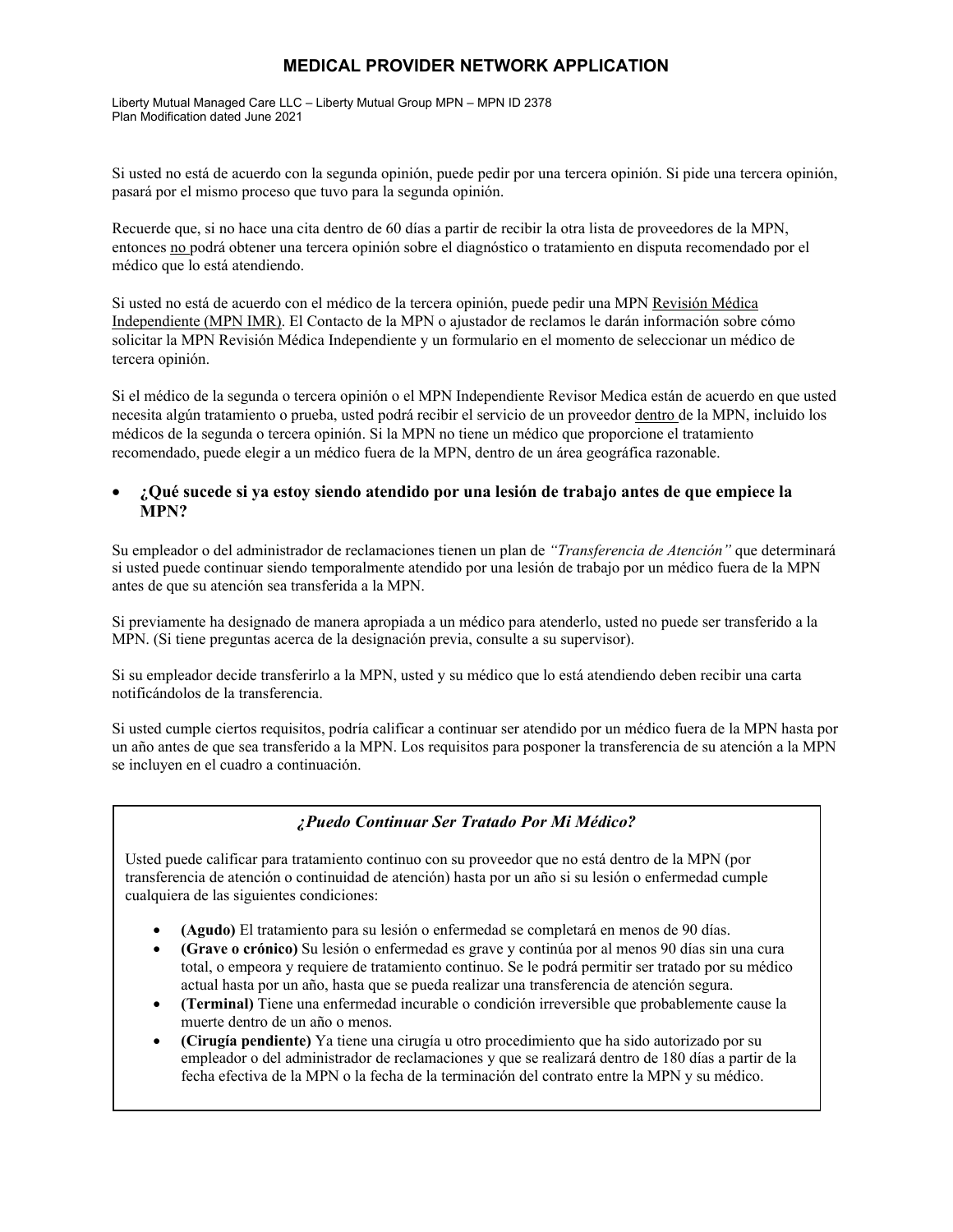Liberty Mutual Managed Care LLC – Liberty Mutual Group MPN – MPN ID 2378 Plan Modification dated June 2021

Usted puede no estar de acuerdo con la decisión de su empleador sobre transferir su atención a la MPN. Si no quiere ser transferido a la MPN, pídale a su médico que lo está atendiendo un informe médico que indique si tiene una de las cuatro condiciones indicadas arriba para poder posponer su transferencia a la MPN.

El médico que lo está atendiendo tiene 20 días a partir de la fecha de su petición para darle una copia del informe sobre su condición. Si el médico que lo está atendiendo no le da el informe dentro de los 20 días a partir de la fecha de su petición, el empleador podrá transferir su cuidado a la MPN y usted deberá utilizar un médico de la MPN.

Deberá entregarle una copia del informe a su empleador si desea posponer el traslado de su atención. Si usted o su empleador están en desacuerdo con el informe de su médico acerca de su afección, usted o su empleador pueden iniciar una disputa sobre esto. Consulte la política completa sobre Traslado de la atención para obtener más detalles acerca del proceso de resolución de disputas.

Para obtener una copia de la política sobre Traslado de la atención, en inglés o en español, pídasela a su Contacto de la MPN.

#### **¿Qué sucede si estoy bajo tratamiento con un médico de la MPN que decide dejar la MPN?**

Su empleador o del administrador de reclamaciones tienen una política escrita de *"Continuidad de Atención"* que determinará si podrá continuar temporalmente su tratamiento por su lesión de trabajo actual con su médico, si su médico ya no está participando en la MPN.

Si su empleador o del administrador de reclamaciones decide que usted no califica para continuar su tratamiento con el médico que no es un proveedor dentro de la MPN, usted y el médico que lo está atendiendo deberán recibir una carta de notificación.

Si usted cumple ciertos requisitos, podría calificar para continuar su tratamiento con este médico hasta por un año antes de que tenga que elegir a un médico de la MPN. Estos requisitos están expuestos en el cuadro anterior, *"¿Puedo Continuar Ser Tratado Por Mi Médico?***"** 

Puede estar en desacuerdo con la decisión de su empleador o del administrador de reclamaciones de negarle la continuidad de la atención con el proveedor que ya no es parte de la MPN. Si quiere continuar su tratamiento con este médico, pídale al médico que lo está atendiendo un informe que indique si tiene una de las cuatro condiciones descritas en el cuadro de arriba para saber si califica para seguir recibiendo tratamiento de su médico actual.

El médico que lo está atendiendo tiene 20 días a partir de la fecha de su petición para darle una copia del informe sobre su condición. Si su médico de atención primaria no le da el informe dentro de los 20 días de su solicitud, la decisión de su empleador o del administrador de reclamaciones para negar Continuidad de la atención con su médico, quien ya no está en el MPN es se aplicará, y usted tendrá que seleccionar un médico de la MPN.

Deberá entregarle una copia del informe a su empleador o del administrador de reclamaciones si desea posponer la selección de otro médico de la MPN para el tratamiento continuado. Si usted o su empleador o del administrador de reclamaciones están en desacuerdo con el informe de su médico acerca de su afección, usted o su empleador o del administrador de reclamaciones pueden iniciar una disputa sobre esto. Consulte la política completa sobre Continuidad de la atención para obtener más detalles acerca del proceso de resolución de disputas.

Para obtener una copia de la política sobre Continuidad de la atención, en inglés o en español, pídasela a su Contacto de la MPN.

#### **¿Qué sucede si tengo preguntas o necesito ayuda?**